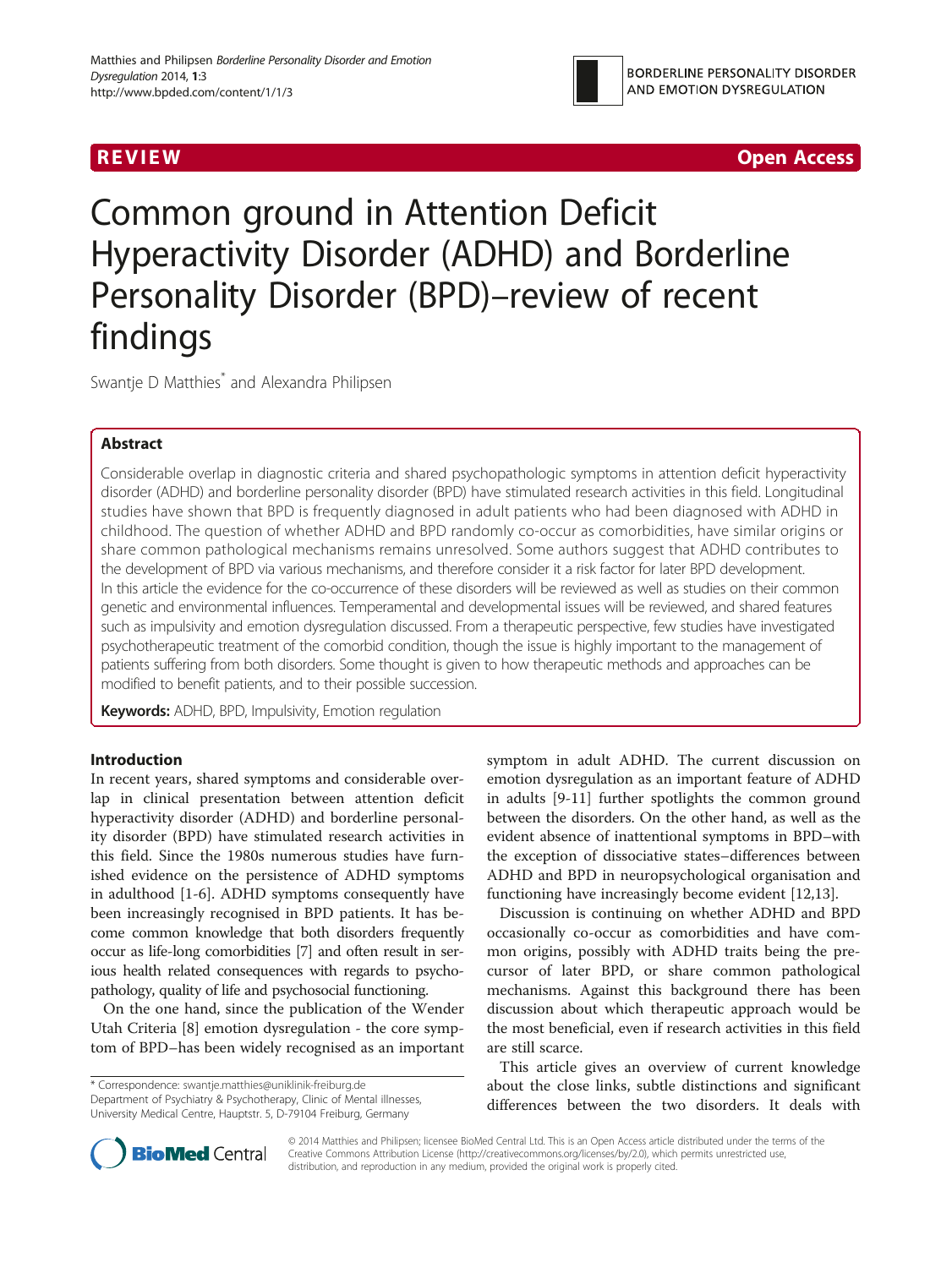different aspects of the association between ADHD and BPD, taking into account possible common origins in neurobiology and inborn temperament as well as common mechanisms concerning neuropsychology and emotion regulation. As we consider this a very important issue to improve and broaden knowledge of therapeutic options for patients with both ADHD and BPD, this basic information is provided as a starting point for clinicians dealing with patients suffering from both conditions. The article will also give some thought to therapeutic aspects and formulate some tentative recommendations.

# Diagnostic criteria: overlap in clinical symptom presentation

BPD is classified as a personality disorder (PD). The DSM-V defines the main features of BPD as a "pattern of instability in interpersonal relationships, self-image, and affects, and marked impulsivity" [\[14](#page-9-0)]. ADHD according to the DSM-V is a neurodevelopmental disorder characterized by "a persistent pattern of inattention and/or hyperactivity-impulsivity that interferes with functioning or development" [[14\]](#page-9-0). Thus, at first glance the overlap in diagnostic criteria is primarily in the domain of impulsivity. Pursuant the ICD-classification [[15\]](#page-9-0), impulsive behaviors are characteristic for both subtypes of the so-called emotionally instable personality disorder (see the list of characteristics of the impulsive subtype of emotionally instable personality disorder according to the ICD):

- Marked tendency to act unexpectedly and without consideration of the consequences,
- To engage in quarrelsome behavior and to have conflicts with others, especially when impulsive acts are thwarted or criticized,
- Liability to outbursts of anger or violence, with inability to control the resulting behavioral explosions,
- Difficulty in maintaining any course of action that offers no immediate reward and
- Unstable and capricious (impulsive, whimsical) mood

The criteria of the impulsivity domain in ADHD according to the DSM-V are quite similar (see the criteria of the impulsivity domain of ADHD according to DSM-V):

- Difficulty waiting his or her term (e. g. while waiting in a line)
- Blurting out answers before a question has been completed or blurting out inappropriate comments without regard to consequences and
- Interrupting or intruding on others

Because of this apparent overlap the phenomenological differentiation between "borderline-impulsivity" and "ADHD-impulsivity" is merely possible from a clinical viewpoint. Both patient groups often seem to

act without taking into consideration the consequences of their behavior. According to the ICD definition of the impulsive subtype of emotionally instable PD, the cited impulsivity criteria also comprise emotion control/regulation difficulties (outbursts of anger). The aspect of emotion dysregulation was added to the definition of adult ADHD when the Wender-Utah criteria were published. Wender et al. proposed a set of characteristics (see the list of additional Wender Utah criteria of adult ADHD):

- Affective lability or mood shifts
- Hot temper outbursts or short-lived explosive outbursts or constant irritability and
- Emotional over reactivity in the sense of over reactivity to routine life stress

to specify current ADHD symptoms in adults which are not only based on the behavioral criteria outlined in DSM-V, but also comprise associated features and subjective symptoms [[16](#page-9-0)].

Thus, it is evident that there is a descriptive overlap with the affective instability domain in BPD. Wender's proposal has been tested, and evidence has emerged to affirm that in adult ADHD there is an elevated risk for deficient emotional self-regulation (DESR) [\[9,17](#page-9-0)-[19\]](#page-9-0). A recent family study reports the finding that ADHD with DESR might either represent a distinct familial subtype of ADHD or an entirely separate familial condition [[11\]](#page-9-0).

The considerable overlap between symptoms of ADHD and BPD in the core domains of impulsivity and emotional dysregulation led to the idea that both disorders might be the result of different developmental pathways based on common underlying pathologic mechanisms and differing in symptom severity [\[20\]](#page-10-0).

Psychopathological presentation was therefore investigated in adult patients with ADHD compared to BPD patients and control subjects with a focus on Borderline symptomatology [\[21\]](#page-10-0). Severity of borderline symptoms was assessed with the borderline symptom list (BSL). Adult ADHD patients showed significantly higher BSL total scores compared to healthy controls but lower scores than BPD patients. The largest differences between ADHD and BPD patients were found with respect to self-destruction and affect dysregulation, whereas the smallest difference was found with respect to loneliness. Thus, at a descriptive level symptoms of BPD are common to ADHD patients, but are less severe.

Given the similarities in symptom presentation, one might think that ADHD and BPD are different modes of the same disorder. However, states of inner tension [[22](#page-10-0)] which are often regulated through self-injurious behavior and repeated suicidal ideation, as well as temporary stressrelated paranoid ideation or dissociative symptoms, are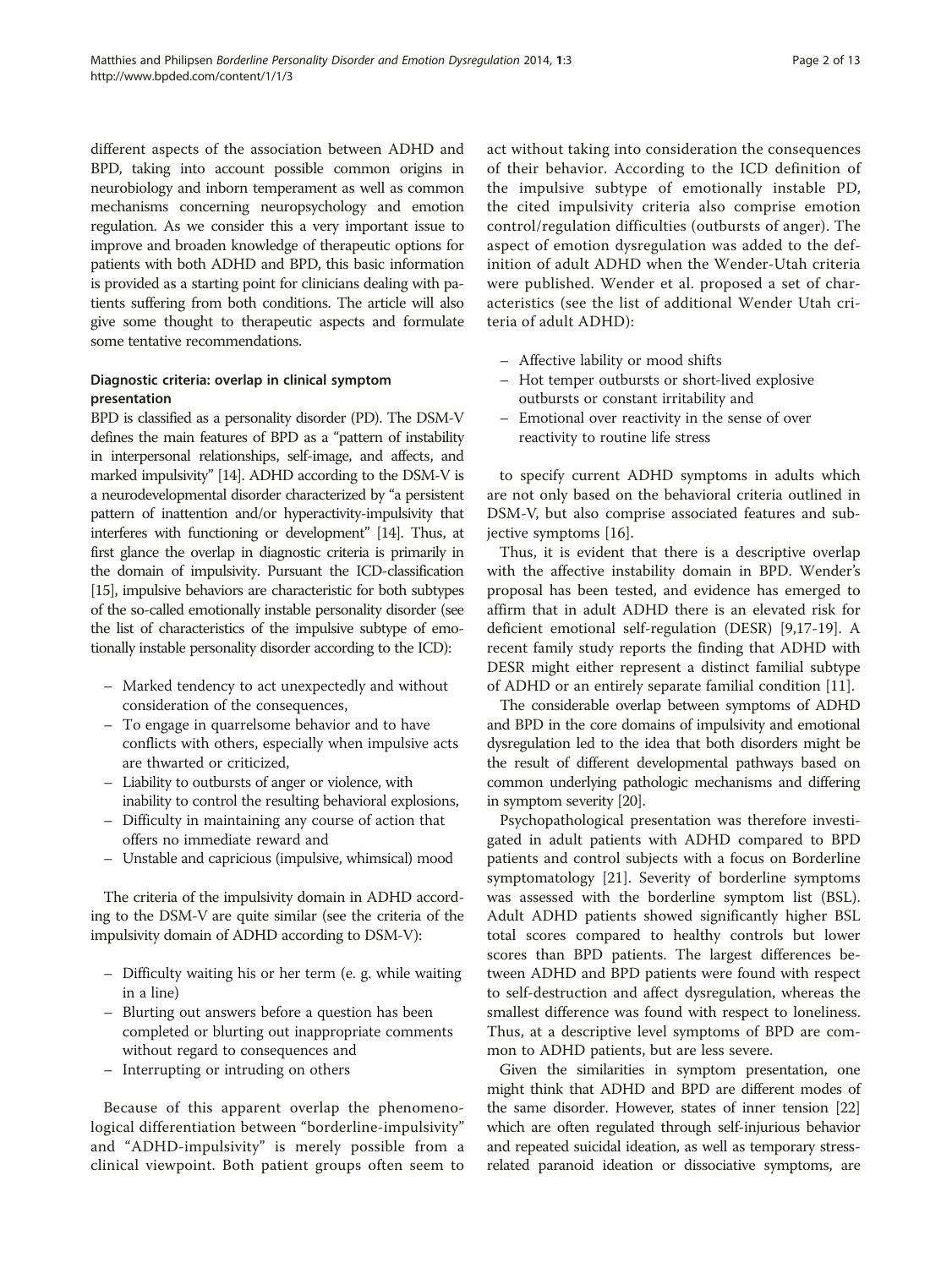typical of BPD but not of ADHD. Inadequate efforts to prevent abandonment in intense but instable relationships, marked instability of identity and extreme alterations in thinking (devaluation vs. idealization) as well as feelings of emptiness are features of BPD [\[14\]](#page-9-0). These severe symptoms rarely occur in ADHD patients whereas inattention and hyperactivity, the core symptoms of ADHD, are not considered typical of BPD patients suggesting marked differences between the disorders Figure 1.

# Method

We searched relevant registers for studies on ADHD. Furthermore, we screened the reference lists of relevant articles manually. Included were papers in English, German and French. Studies of any design focusing on ADHD and BPD were screened and categorized. We used the categories research on comorbidity, etiopathology, temperament and development, neuropsychology and treatment to summarize the findings.

A search for studies dealing with ADHD and BPD was conducted for the following bibliographic databases: Pubmed, Embase, Medline, PsychInfo, Central (The Cochrane Central Register of Controlled Trials). The following terms were used: (ADHD OR (attention deficit) OR (attention-deficit) OR hyperactivity\*) AND (BPD OR (borderline personality disorder) OR borderline\*). The search included all fields in Pubmed, Embase, Medline and PsychInfo databases and abstract, title and keywords in the Central bibliography (number of citations: Pubmed 444, Embase (ScienceDirekt): 11660, Medline (ME95) see Pubmed, Psychinfo 418, Central (The Cochrane Central Register of Controlled Trials) 19, NCBI webside 420).

# Review

## ADHD and BPD as comorbidities

By 1979, a connection between minimal brain dysfunction and BPD was assumed to exist [[23\]](#page-10-0). Investigating the natural course of childhood psychiatric disorders in a sample of young adults, a relationship between disruptive disorders and cluster B personality disorders, namely between childhood ADHD and later BPD, was reported in 1995 [[24](#page-10-0)]. PDs have been found in follow-up studies of patients with childhood ADHD [\[25,26\]](#page-10-0). Fischer and colleagues reported that 14% of a young adult follow up sample of hyperactive children had developed BPD vs. 3% in the control group [\[25](#page-10-0)]. In another longitudinal study adolescents with ADHD were significantly more likely than controls to be diagnosed with BPD  $(13.5\% \text{ vs. } 1.2\% \text{ in the control group, odds ratio OR} =$ 13.16). Those who continued to meet diagnostic criteria for ADHD at follow up had a higher rate of BPD diagnosis than those who remitted and controls (19% in "persisters" vs. 6.3% in "remitters", [[27\]](#page-10-0)).

In adult ADHD, PDs are frequent comorbidities [[28,29\]](#page-10-0). Jacob et al. found that 27.2% of 372 adult ADHD patients suffered from a BPD if examined with the Structured Clinical Interview for DSM-IV (SCID II) [[28](#page-10-0)]. As evaluated with the International Personality Disorders

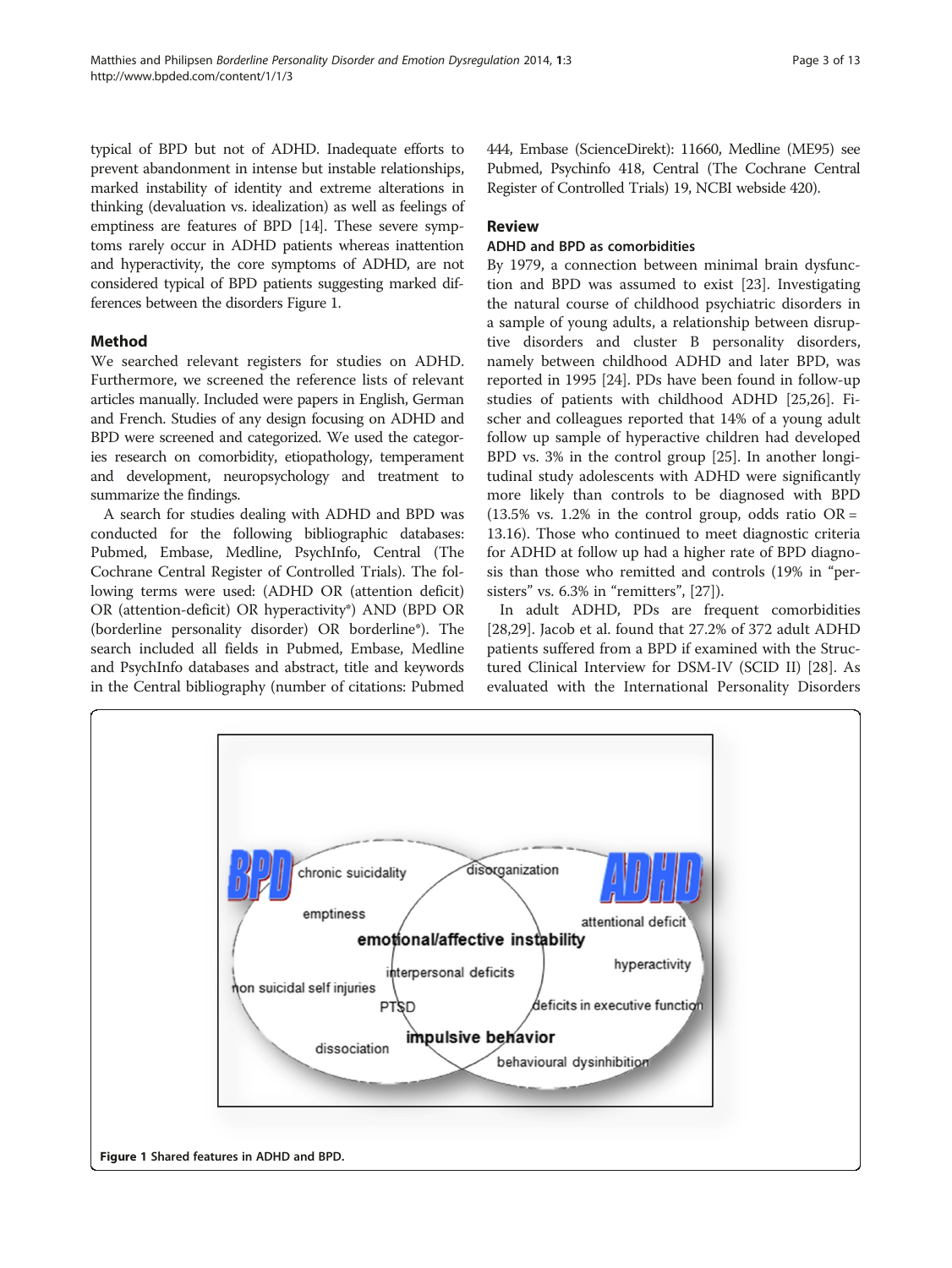Examination (IPDE), 18.3% of an adult ADHD sample had a BPD diagnosis and severity of childhood ADHD symptomatology was associated with a higher frequency of PD diagnoses in adulthood [[30\]](#page-10-0). Cumyn and colleagues report on a sample of 447 adults comparing subtypes of ADHD with regard to the comorbidity pattern. In this sample women with ADHD were more likely to have BPD than men. BPD was found in 24% of the combined type ADHD patients and in 10% of the inattentive ADHD patients [[31\]](#page-10-0). Particularly in forensic populations, BPD diagnoses are frequent in subjects suffering from ADHD [\[32](#page-10-0)-[34](#page-10-0)]. Female offenders with ADHD suffered more often from BPD (63.6%) than offenders without ADHD (25.3%) [[33](#page-10-0)]. Fossati et al. investigated the association between childhood ADHD and BPD in adulthood. They reported 59.5% of the adult BPD patients scored above the cut-off score on the Wender Utah Rating Scale (WURS) measuring childhood ADHD symptoms retrospectively [\[35](#page-10-0)]. The percentage was considerably higher than in patients with other Cluster B personality disorders (10.6%), in patients with cluster A and C personality disorders (10.5%), in patients not suffering from a PD (5.8%) and in non-clinical subjects (6.5%). Prevalence of persisting combined-type ADHD in women with BPD was 16.1% whereas 41.5% had had ADHD in childhood [[36\]](#page-10-0), suggesting that childhood ADHD is a risk factor for the development of BPD in adolescence and adulthood. Since that study, the association between ADHD and BPD has been confirmed in a large national sample of the US population in which 34,000 adults aged an average of 18.4 years participated in face-to face surveys (National Epidemiologic Survey on Alcohol and Related Conditions (NESARC), [[37\]](#page-10-0)). Lifetime comorbidity with BPD was 33.69% in the ADHD individuals compared with 5.17% in the general population, resulting in an OR of 2.84 if adjusted for sociodemographic characteristics and other psychiatric disorders.

### Etiopathology

The association between ADHD and BPD has been primarily studied on a phenotypic level. Recently a study investigated the genetic and environmental contributions to this association using a dimensional approach. Borderline personality traits and ADHD symptoms were assessed in a sample of 7233 twins and siblings from the Netherlands. The phenotypic correlation between ADHD and BPD symptoms was high  $(r = 0.59)$  and was the same for both genders. According to the authors, 49% of the high phenotypic correlation can be explained by genetic influences and 51% by environmental factors [[38](#page-10-0)]. It seems conceivable that common biological factors influencing both ADHD and BPD symptoms play a role in these overlapping psychopathological domains.

To study environmental influences on ADHD symptoms, Lehn and colleagues conducted a longitudinal study in monozygotic twins [[39](#page-10-0)]. Twins with more pronounced ADHD traits had lower birth weight and delayed physical growth and motor development than unaffected twins. Maternal smoking, sleeping in different rooms, and living with only one parent were environmental factors of influence concerning concordant ADHD traits [\[39\]](#page-10-0). For BPD, a retrospective assessment of prenatal adversities revealed that BPD patients were more often exposed to adverse intrauterine conditions than a matched control group. Prenatal tobacco exposure (OR = 3.37) and medical complications  $(OR = 2.87)$  were important risk factors for later BPD. Separate analyses revealed that these findings were not a result of comorbid ADHD diagnoses [[40\]](#page-10-0).

Other environmental risk factors that contribute to or influence the development of BPD include traumatic experiences. It has been found that the lifetime prevalence of Posttraumatic Stress Disorder (PTSD) and BPD in a nationally representative sample of the U. S. population is 6.6% and 5.9% respectively (National Epidemiologic Survey on Alcohol and Related Conditions (NESARC) Wave II,  $N = 34.653$ , [[41\]](#page-10-0)). PTSD and BPD had a high degree of lifetime co-occurrence: of individuals with BPD, 30.2% were also diagnosed with PTSD, whereas 24.2% of individuals with PTSD were also diagnosed with BPD. Individuals with comorbid PTSD-BPD had a higher prevalence of repeated childhood traumatic events than individuals with either condition alone [\[41](#page-10-0)]. A review of the literature concerning the association between traumatic experiences and development of BPD concludes that the data available to date are supportive of childhood trauma as an etiologic factor in BPD [\[42\]](#page-10-0).

A recently published large longitudinal study followed children with and without ADHD and their siblings for 10 years (mean age at follow-up: 22 years). This study revealed that ADHD was an independent risk factor for later PTSD with an OR of 2.23 [\[43\]](#page-10-0). Rucklidge et al. administered the Childhood Trauma Questionnaire (CTQ) to an adult ADHD sample, allowing for the retrospective assessment of traumatic experiences in childhood, and found significantly higher CTQ total scores in the ADHD group than in a control group. In particular, emotional abuse and neglect were frequent in ADHD patients, and sexual abuse and physical neglect were more frequently reported by women with ADHD [\[44](#page-10-0)]. Philipsen and colleagues confirmed a strong association between the retrospective diagnosis of childhood ADHD in BPD women and reported emotional abuse in childhood as measured by the CTQ [[36\]](#page-10-0). Nonetheless, the interrelation between ADHD symptomatology, traumatic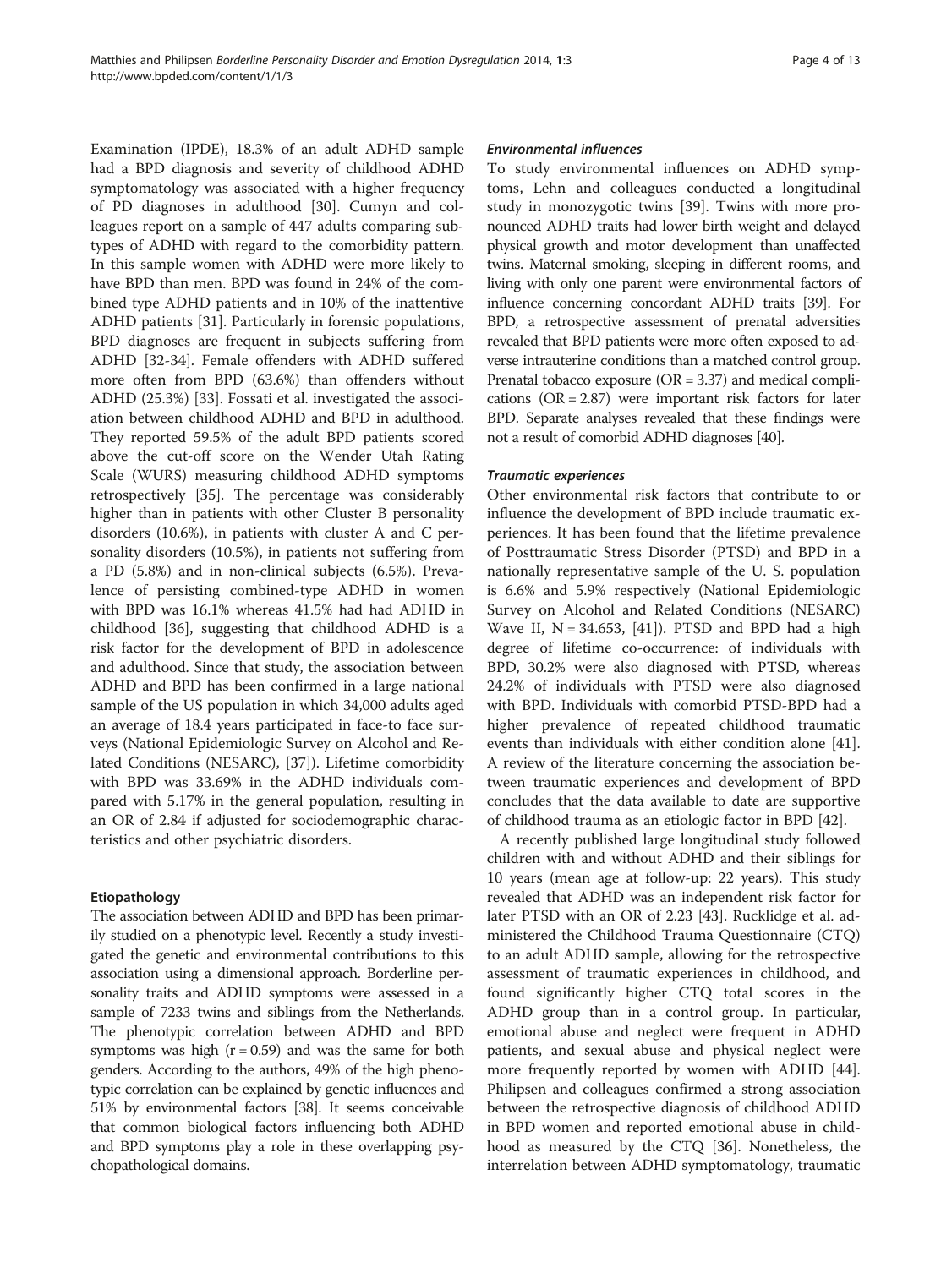experiences and BPD remain the subject of debate. Difficult parent-child relationships caused by ADHD symptoms present in the child and possibly also in the parents might predispose to traumatic interactions and favor emotional abuse and neglect [[45](#page-10-0)]. Risky, impulsive and novelty seeking behaviors in ADHD children might heighten the risk for exposure to traumatic situations. Conversely, it could be argued that experiencing a trauma may lead to more severe ADHD symptoms. We speculate that ADHD children are at elevated risk for adversities and traumatic experiences in childhood and that this contributes to the development of BPD in adolescence and adulthood. It seems plausible that the interaction between a "sensitive" genotype or risk factor (i.e., the genetic predisposition to ADHD) and non-fitting environmental influences in childhood may lead to the development of BPD in adulthood, especially when parents are themselves impaired by symptoms of ADHD [\[38\]](#page-10-0).

### Temperament and development

Predictive data concerning the development of BPD comes from prospective studies. Burke and Stepp, for example, report on longitudinal data from a clinical sample of 177 boys, first diagnosed at ages 7 to 12 and followed up annually to age 18 and reassessed at age 24 [[46](#page-10-0)]. Diagnoses of ADHD and oppositional Defiant Disorder (ODD) in childhood were predictive of later BPD symptoms [[46,47](#page-10-0)]. In a recent review, Martel [[17](#page-9-0)] proposes several models elucidating the development of associations between emotion-regulation related temperament/personality traits and disruptive behaviours. The proposed models delineate possible developmental pathways, and serve as starting points for the explanation of comorbid disorder development. Martel concludes that "high negative and positive emotionality may be associated with disruptive behavior disorders in general, deficient control processes may be specifically associated with ADHD, and low agreeableness may be specifically associated with oppositional-defiant and conduct problems". More specific linkages between emotion-regulation characteristics and psychopathologic domains can be seen between low effortful control and inattention, and between high emotionality and hyperactiveimpulsive symptoms. The emotion-related traits seem to be related to oppositional defiance and conduct problems in a developmental progression [\[17\]](#page-9-0).

A study of 103 female adult patients meeting DSM-IV criteria for ADHD or BPD used a latent class analysis (LCA) and identified four subgroups. Hyperactivity was present in all four subgroups and thus does not discriminate between ADHD and BPD. Developmental pathways were also investigated. One possible pathway leads from combined ADHD symptoms or mainly inattention symptoms in childhood to an adult profile containing only symptoms of ADHD and not BPD. Another possible pathway leads from a childhood profile with low levels of hyperactive/impulsive symptoms but no inattention problems to an adult profile with symptoms of BPD [\[48\]](#page-10-0). Temperament and character traits are hypothesized to play an important role in the developmental pathways leading to ADHD and/ or BPD. In the same study, Cloninger's temperament and character traits were also assessed. Cloninger defines dimensions of temperament (harm avoidance, novelty seeking and reward dependence) and dimensions of character (self-directedness, cooperativeness and self-transcendence). The LCA revealed a high novelty seeking temperament in all detected latent classes except for the class with a preponderance of BPD symptoms. Patients with both BPD and ADHD symptoms (all symptom domains) scored highest for novelty seeking. Higher than normal scores in harm avoidance were found in all patients with ADHD and BPD symptoms, whereas patients with ADHD symptoms only did not have elevated harm avoidance scores. Self-directedness and cooperativeness were lower than normal in patients with BPD symptoms. Van Dijke et al. concluded that aboveaverage novelty seeking temperament is more strongly linked to ADHD than to BPD. Harm avoidance, in contrast, seems more likely to be linked to BPD. Thus, ADHD patients score high on Cloninger's temperament scales whereas BPD patients also show abnormal scores on the character scales low self-directedness and cooperativeness, a finding which points to the difference in conceptualization between the disorders: the concept of ADHD should therefore not be misclassified as a personality disorder [\[49](#page-10-0)].

# Neuropsychology

Of the official diagnostic criteria defining ADHD and BPD, the highest overlap between the two disorders seems to be in the domain of impulsivity. But what is meant by impulsivity? A comprehensive definition of impulsivity does not exist. The presentation of impulsive behaviour is manifold, and comprises behaviours that often result in undesirable outcomes because they are not sufficiently thought-out or inappropriate or occur in an untimely fashion [\[50](#page-10-0)-[53](#page-10-0)]. Impulsive behaviour refers not only to actions that are mistimed but also to actions that are difficult to control. A core component of impulsivity in ADHD from a neuropsychological viewpoint seems to be difficulty in inhibiting responses [[54\]](#page-10-0), as demonstrated by slower reactions to stop signals in stop-signal tasks [[55\]](#page-10-0). Nigg et al. showed that symptoms of BPD also correlated with response inhibition, even after controlling for ADHD [[56](#page-10-0)]. A deficit of response inhibition in BPD was also reported in an auditory version of a Go/Nogo paradigm [[57](#page-10-0)]. Recent studies have found mixed results, some confirming inhibition deficits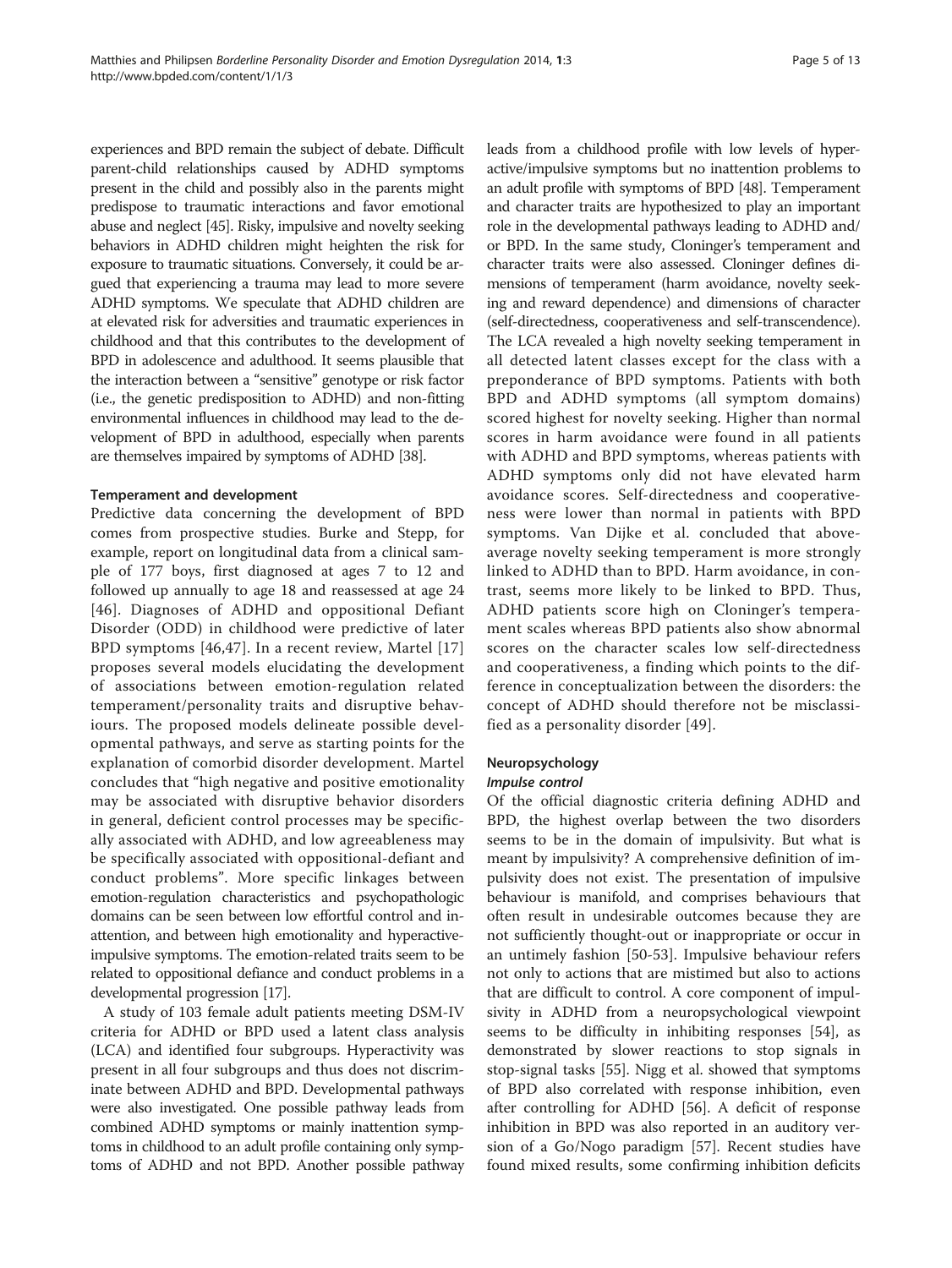in BPD [[58](#page-10-0),[59](#page-10-0)], but others not finding significant differences in comparison to depressive patients and to a healthy control group [[12,](#page-9-0)[60,61\]](#page-10-0). Jacob and colleagues reported significantly higher scores on self-report measures of impulsivity in BPD, but not in behavioural tests. Behavioural inhibition errors were correlated with more intense emotional states [[62\]](#page-10-0). Lampe et al. [\[12\]](#page-9-0) compared inhibitory functions in patients with ADHD, patients with BPD, patients suffering from both disorders and healthy controls. Patients with ADHD, either alone or paired with BPD, scored higher on the Barratt Impulsiveness Scale than pure BPD patients and controls (which did not differ). ADHD patients performed worse than BPD patients in two inhibitory tasks, whereas the comorbid group showed deficits in only one inhibitory task. The finding of higher scores on psychometric impulsivity measures in a BPD-ADHD-group compared to a BPD only group was confirmed by Ferrer et al. [[63](#page-11-0)] and Speranza and colleagues [\[64](#page-11-0)]. In a recent review Sebastian et al. [[13\]](#page-9-0) present an overview of the role of ADHD concerning impulsivity in BPD, and come to the conclusion that high impulsivity might be especially present in the comorbid group of patients suffering from both ADHD and BPD.

Moreover, Krause-Utz and colleagues reported stressdependent increase in state impulsivity in patients with BPD (both alone and comorbid with ADHD) in comparison to an ADHD only group and healthy controls [[65\]](#page-11-0). BPD seems to involve impulse control problems when affective or interpersonally sensitive aspects are involved, whereas emotionally neutral impulse control seems less affected [[13\]](#page-9-0). In ADHD, on the other hand, a more generalized attentional or cognitive processing deficit seems to account for problems in behavioral inhibition [\[55\]](#page-10-0). Motivational aspects [\[66](#page-11-0)] and high emotionality [[17](#page-9-0)] add to the high amount of impulsive behavior due to executive function alterations in ADHD.

As emotion dysregulation is often considered the core feature of borderline psychopathology, components of emotion dysregulation have been intensively studied in BPD (for Review see [[67\]](#page-11-0)). Evidence suggests that individuals with BPD frequently show maladaptive emotion regulation strategies as rumination [\[68](#page-11-0)] and suppression [[69\]](#page-11-0), and also impulsive behaviors and suicidal and selfinjurious behaviour [[70-72\]](#page-11-0). Linehan's biosocial theory [[73\]](#page-11-0) suggests that states of unbearable tension [\[22](#page-10-0)] develop as a cascade out of highly intensive negative affects developing suddenly [\[74\]](#page-11-0), and low levels of distress tolerance [[75](#page-11-0)]. Greater polarity of affect has been reported in BPD patients [[76\]](#page-11-0). In addition a high emotional sensitivity has been assumed as a dispositional feature of BPD patients. In a longitudinal study from

child–to adulthood, sociability and impulsivity in early childhood–as a factor possibly influenced by emotional sensitivity–was correlated to borderline symptomatology in adulthood [[77\]](#page-11-0). Some studies have found slower reaction times in the emotional Stroop Task, suggesting higher emotional sensitivity in BPD [\[78,79](#page-11-0)]. Beyond that a negativity bias in emotion recognition has been hypothesized in BPD individuals (for Review see [[80\]](#page-11-0)). Taken together, emotion regulation in BPD seems to be impaired in a very complex interplay between high emotion sensitivity, high propensity to negative affect and a deficit in the ability to appropriately regulate negative states due to low distress tolerance and a tendency toward maladaptive emotion regulating behaviors [\[67](#page-11-0)].

In ADHD research evidence in the field of emotional dysregulation is relatively sparse. Negative emotions seem to contribute to or aggravate ADHD symptoms [[17](#page-9-0)[,81](#page-11-0)] via assumed emotion regulation deficits [[17,](#page-9-0)[81](#page-11-0)-[85](#page-11-0)]. Sjöwall et al. [[86](#page-11-0)] provided evidence for the central importance of emotion regulation difficulties in ADHD children independent of neuropsychological impairments. However, the nature of deficient emotional self-regulation in ADHD is unknown [[87](#page-11-0)]. It might be characterized by deficits in regulating the physiological reactions following emotions, problems inhibiting uncoordinated behavioral tendencies and expressions caused by emotions, and/or difficulties controlling and refocusing attention when emotional reactions have been triggered [[88\]](#page-11-0). Bresner et al. investigated emotion-regulation difficulties (measured psychometrically) in adult patients suffering from ADHD in comparison to age matched control subjects and found the following characteristics: ADHD patients differed significantly from control subjects concerning the intensive feeling to be overwhelmed by emotions and had less capacity to regulate and control emotions. Moreover ADHD patients reported a significantly higher tendency toward rumination and resignation [\[83\]](#page-11-0). Therefore not only the perception of acute emotional states but also the regeneration process from emotional states seems to be impaired via rumination pathways.

It can be assumed that individuals suffering from ADHD, easily overwhelmed by emotions, might struggle with emotional regulation strategies designed to suppress the expression of emotion. Evidence comes from a study of boys suffering from ADHD compared to a control group. Both groups were observed during a frustrating competitive Puzzle Task and randomised to direct instruction to either control their emotional expressions or let them run their natural course. The ADHD group was not as successful in doing so as the control sample. In the ADHD group the difference in emotional dysregulation between the condition instructed to control their emotions and the natural course condition was not as pronounced as in the control group. The effect of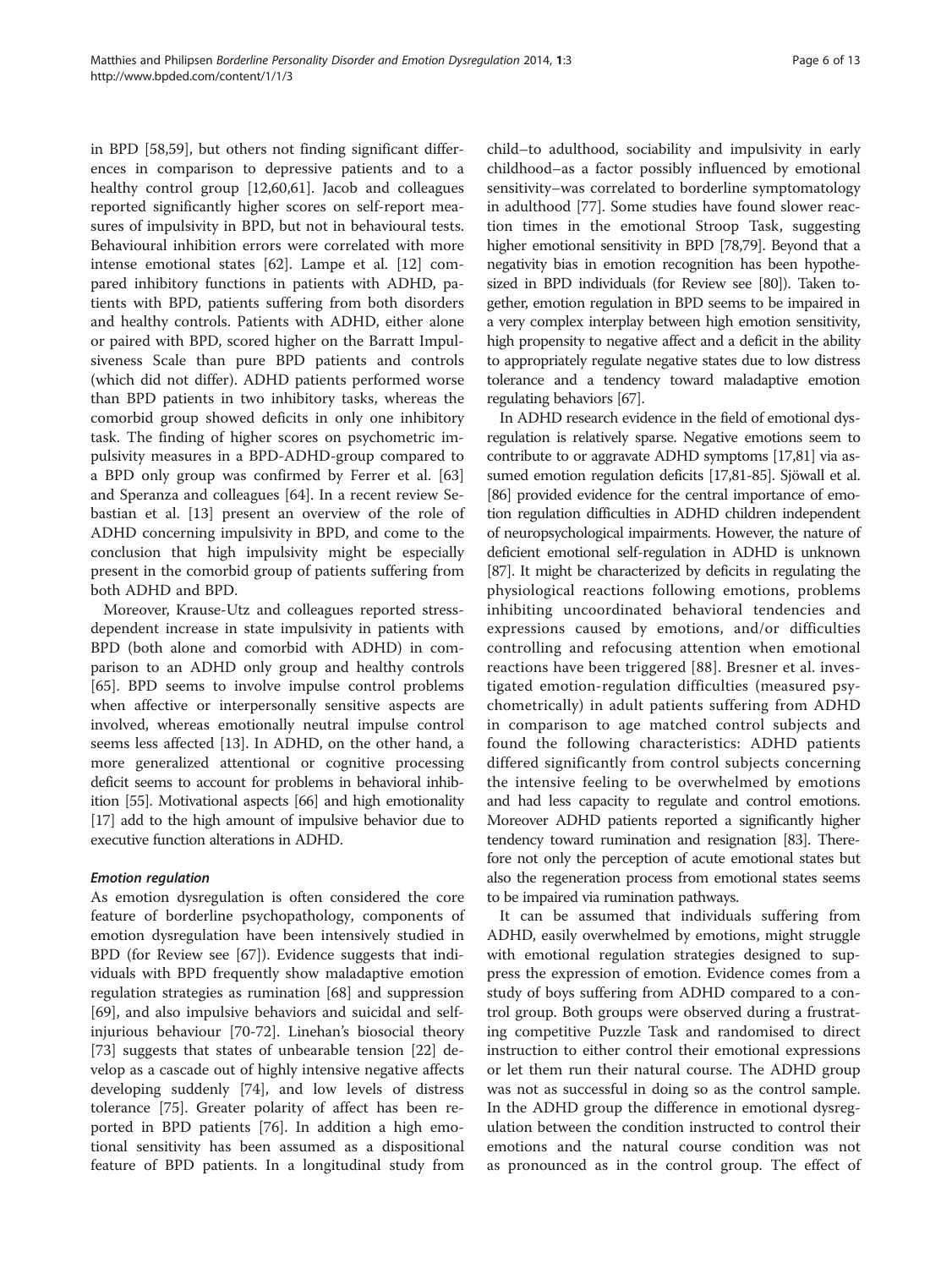suppression on the level of emotional dysregulation in ADHD children was rather small, which points to the conclusion that ADHD children are less effective in suppressing their emotional expressions [\[85\]](#page-11-0).

It is currently not possible to compare emotion regulation in BPD and adult ADHD because more evidence for its role in ADHD is required, and no direct comparison studies have been carried out Table [1.](#page-7-0)

### **Treatment**

In clinical practice, ADHD may frequently be missed in patients with a diagnosis of BPD. As ADHD is a frequent comorbidity in BPD and entails additional problems and impairing consequences in daily life, in therapeutic contexts careful diagnostic assessment of symptoms and problems is necessary. In each individual patient a decision about the necessity of treating the ADHD symptoms needs to be made based on a balanced evaluation of the severity of impairments due to ADHD, the patient's resources, compensatory strategies and the patient's demands [\[89\]](#page-11-0). Frequently in clinical practice, inattention and hyperactivity lead to difficulties in the acquisition of knowledge and skills necessary to deal with the impairing consequences of both disorders. Therefore treatment of comorbid ADHD in BPD patients possibly enhances psychotherapeutic outcomes.

ADHD in adults can be treated effectively with stimulant medication and atomoxetine. International guidelines propose methylphenidate (MPH) as the first line treatment in adult ADHD [[89-91](#page-11-0)]. MPH treatment of adult ADHD should be part of a comprehensive treatment program that also addresses psychological and social aspects [[92\]](#page-11-0).

Case-reports of successful methylphenidate treatment in patients with co-morbid BPD and ADHD have been published [\[93,94\]](#page-11-0). Golubchik and colleagues assessed the efficacy and tolerability of MPH treatment in fourteen adolescent females with ADHD and BPD in an open study. Participants received MPH for 12 weeks. Significant improvement was detected not only for ADHD but also for BPD severity and aggressive behavior. A positive effect on self-injurious behavior was observed [[95](#page-11-0)]. Despite the observed positive effects of MPH treatment in patients suffering from BPD and ADHD, careful evaluation and monitoring is necessary because of the high number of concomitant substance abusers. If methylphenidate is not well tolerated or if there is concern about the potential for drug misuse and diversion, atomoxetine or noradrenergic or dopaminergic antidepressants are alternatives [[96](#page-11-0)-[98](#page-11-0)]. As well as pharmacological treatment, psychotherapeutic options should be discussed.

It can be assumed that BPD patients suffering from ADHD are hindered in the accomplishment of psychotherapeutic steps because ADHD implicates difficulties in planning, structuring, concentrating, arranging timetables and pursuing schemes. Motivation is often fragile, initial enthusiasm is followed by frustration and boredom, and focusing on central themes often remains a challenge. To avoid early discontinuation of treatment and disappointment, ADHD should be kept in mind and included in the planning of treatment steps.

BPD traits [[99](#page-11-0)] and BPD are mainly treated with psychotherapy. Four efficient disorder-specific psychotherapeutic approaches are known; cognitive-behaviourally oriented dialectical behavioural therapy (DBT), schemafocused therapy (SFT), the psychodynamically oriented transference focused psychotherapy (TFP) and mentalisation-based treatment (MBT). DBT has been studied intensely and beneficial effects in BPD for anger reduction, parasuicidality and mental health have been shown [[100-104](#page-11-0)], for Cochrane Review see [\[105](#page-11-0)].

For adults with ADHD a number of different psychotherapeutic programs are available, mostly group therapies (for Review see [[106](#page-11-0)-[108\]](#page-12-0)). An adaptation of DBT skills training for adults suffering from ADHD has been developed [\[109-112](#page-12-0)]. The group therapy program [[113](#page-12-0)] has been developed for outpatients but can be easily adapted for individualized therapy sessions. Modules include mindfulness training to become aware of attentional and cognitive processes, and to learn to focus attention on the relevant task. Distress tolerance skills are taught to reduce hyperactivity, disorganized behavior, impulsivity and affective impairments. Emotion regulation skills help to control emotions and overexcitability. To address the frequent relationship problems suffered by individuals with ADHD, interpersonal effectiveness skills are taught. The emotion regulation modules have been evaluated as very helpful by group program participants [[111\]](#page-12-0). From a clinical perspective, patients with co-morbid ADHD and BPD suffer from some additional problems, mainly in the domains of inattention, understimulation and novelty and risk seeking behaviour (amongst others). Psychotherapists should understand these co-morbid conditions, and consider the implications of the interaction between BPD and ADHD, for example to identify ADHD-typic antecedents of dysfunctional behavior (e.g. under-stimulation) or ADHD-specific handling of displeasing situations (e. g. hot temper).

A systematic approach to treatment can be proposed, including:

– Psychoeducation on both disorders and treatment options;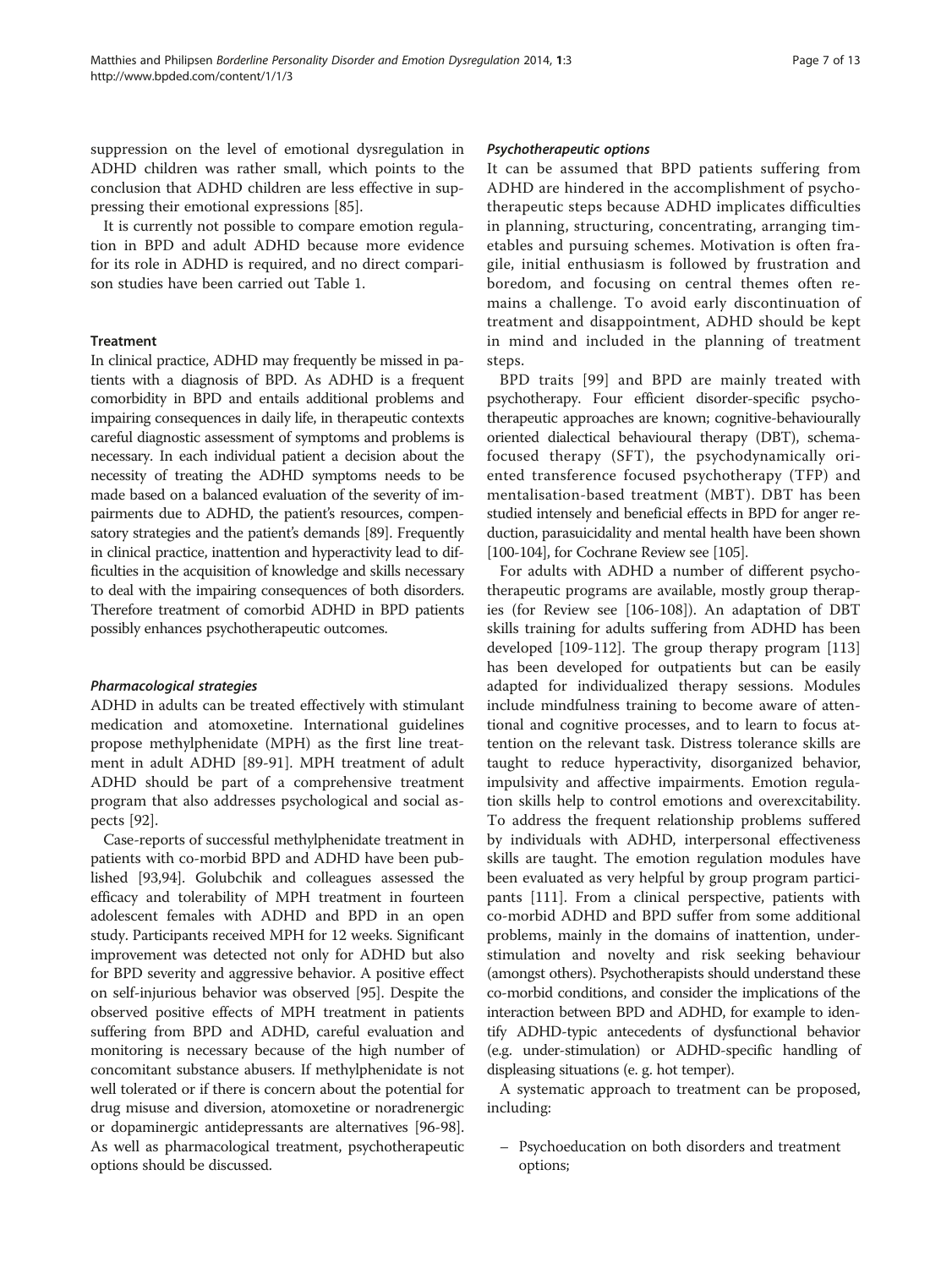| Author                                  | Design                                                                                                                    | Population                                                                 | <b>Description</b>                                                                                                                                                                                                                                                                                                                                                                       | Result                                                                                                                                                                                                                                                                                                                                                 |
|-----------------------------------------|---------------------------------------------------------------------------------------------------------------------------|----------------------------------------------------------------------------|------------------------------------------------------------------------------------------------------------------------------------------------------------------------------------------------------------------------------------------------------------------------------------------------------------------------------------------------------------------------------------------|--------------------------------------------------------------------------------------------------------------------------------------------------------------------------------------------------------------------------------------------------------------------------------------------------------------------------------------------------------|
| Berger et al.<br>$[82]$                 | Review article                                                                                                            | <b>ADHD</b><br>(developmental<br>perspective)                              | Reviews empirical findings concerning selfregulation by<br>focusing on                                                                                                                                                                                                                                                                                                                   |                                                                                                                                                                                                                                                                                                                                                        |
|                                         |                                                                                                                           |                                                                            | ADHD, including a detailed review of animal models related<br>to the disorder.                                                                                                                                                                                                                                                                                                           |                                                                                                                                                                                                                                                                                                                                                        |
| $[83]$<br>(Dissertation,<br>in German)  | Bresner et al. Questionnaire study                                                                                        | Adults with ADHD<br>$(n=50)$ and<br>control subjects<br>$(n = 67)$         | Self-ratings concerning the experience and control of<br>emotions, state and trait anger, coping behavior and also<br>neuropsychological assessment of attention.                                                                                                                                                                                                                        | ADHD patients reported more emotion regulation and<br>coping problems. They reported a tendency to rumination<br>and resignation as well as the feeling of being frequently<br>overwhelmed by their emotions.                                                                                                                                          |
| Carpenter &<br>Trull [67]               | Review article                                                                                                            | <b>BPD</b>                                                                 | Reviews scientific evidence for the components of Linehan's<br>biosocial theory (emotion sensitivity, heightened and labile<br>negative affect, deficit of appropriate regulation strategies,<br>surplus of maladaptive regulation strategies).                                                                                                                                          |                                                                                                                                                                                                                                                                                                                                                        |
| Desman<br>et al. [84] (in<br>German)    | Neuropsychological laboratory<br>study with go-/nogo-task modified<br>from the Testbattery for Attentional<br>Performance | Boys with ADHD<br>$(n = 19)$ and<br>control boys<br>$(n = 19)$             | Five conditions of the task: neutral, feedback, reward only,<br>response cost only, reward, and response cost. Performance,<br>emotional well-being and coping were recorded.                                                                                                                                                                                                            | Boys with ADHD showed an age-dependent deficit in behav-<br>ioral inhibition as well as reduced attention independent of<br>condition. Boys with ADHD reported increased challenge<br>and more rumination.                                                                                                                                             |
| Martel [19]                             | Review article                                                                                                            | <b>ADHD</b><br>(developmental<br>perspective)                              | Literature review on studies addressing relations among<br>emotional regulation, disruptive behavior disorders, and<br>ADHD.                                                                                                                                                                                                                                                             |                                                                                                                                                                                                                                                                                                                                                        |
| Marx et al.<br>$[81]$                   | Laboratory study, emotional<br>working memory task (n-back task)                                                          | adults with ADHD<br>$(n = 39)$ , matched<br>control subjects<br>$(n = 40)$ | In the background of the working-memory task stimuli that<br>varied in emotional saliency which had to be ignored during<br>the task.                                                                                                                                                                                                                                                    | ADHD patients showed a general working memory deficit<br>and enhanced distractability by emotionally salient stimuli.                                                                                                                                                                                                                                  |
| Musser et al.<br>[87]                   | Laboratory study, assessment of<br>physiological data                                                                     | Children with<br>ADHD $(n = 32)$ and<br>control children<br>$(n = 34)$     | Parasympathetic and sympathetic nervous system reactivity<br>was measured (respiratory sinus arrhythmia-RSA, cardiac pre-<br>ejection period-PEP) during an emotion task with four condi-<br>tions (2 valences and 2 emotion regulation strategies): induc-<br>tion of negative affect, suppression of negative affect,<br>induction of positive affect, suppression of positive affect. | Group differences parasympathetic regulation (RSA), no<br>group differences in sympathetic activity (PEP). Control<br>children showed adaptive alteration of RSA depending on<br>emotional valence and emotion regulation strategy. Children<br>with ADHD showed elevated parasympathetic activity across<br>all task conditions compared to baseline. |
| Rash &<br>Aguirre-<br>Camacho<br>$[88]$ | Systematic review                                                                                                         | Children with<br><b>ADHD</b>                                               | Review of studies examining the relationship between cardiac -<br>vagal control and ADHD.                                                                                                                                                                                                                                                                                                |                                                                                                                                                                                                                                                                                                                                                        |
| Sjöwall et al.<br>[86]                  | Laboratory study with<br>neuropsychological assessment and<br>parent ratings                                              | Children with<br>$ADHD (n = 102)$<br>and a matched<br>control sample.      | Executive functions (working memory, inhibition, and<br>shifting), delay aversion, and reaction time variability were<br>measured. Parent ratings of emotion regulation and a test of<br>emotion recognition (facial expressions) were included.                                                                                                                                         | Children with ADHD differed significantly from controls on<br>all measures, except for delay aversion and recognition of<br>disgust.                                                                                                                                                                                                                   |
|                                         |                                                                                                                           |                                                                            |                                                                                                                                                                                                                                                                                                                                                                                          | Executive functioning, reaction time variability, and<br>emotional functioning (especially anger regulation, anger                                                                                                                                                                                                                                     |

# <span id="page-7-0"></span>Table 1 Overview on reviews and studies concerning emotion regulation in ADHD and BPD

recognition, and regulation of happiness) contributed independently to distinguishing between children with

ADHD and controls.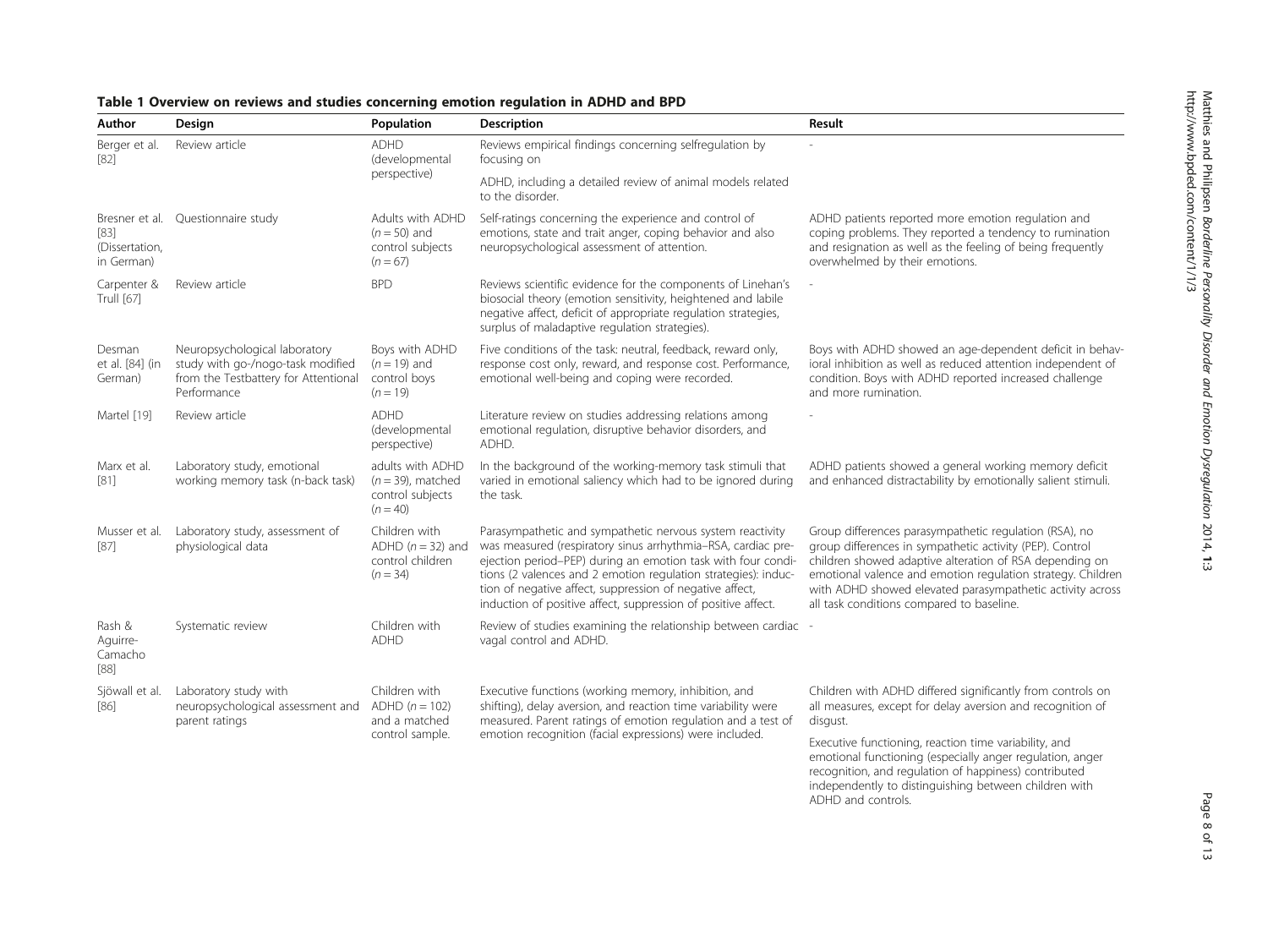# Table 1 Overview on reviews and studies concerning emotion regulation in ADHD and BPD (Continued)

| Walcott &<br>Landau [85] | Laboratory study,<br>neuropsychological and behavioral<br>data assessment | Boys with ADHD<br>$(n=26)$ and<br>control boys<br>$(n=23)$ | A frustrating competitive puzzle task was administered as<br>emotion regulation task. Half of all boys in each group were<br>explicitly instructed to hide their feelings during the<br>competition. Behavioral inhibition was examined using the<br>Stop Signal Task | ADHD boys showed more disinhibition and less effective<br>emotion regulation than comparison boys. They were<br>unsuccessful in hiding their emotions.           |
|--------------------------|---------------------------------------------------------------------------|------------------------------------------------------------|-----------------------------------------------------------------------------------------------------------------------------------------------------------------------------------------------------------------------------------------------------------------------|------------------------------------------------------------------------------------------------------------------------------------------------------------------|
|                          |                                                                           |                                                            | (SST), and emotion regulation was assessed via structured<br>observation data.                                                                                                                                                                                        | Comparison boys were more successful in self-regulation.<br>There was a relationship between emotion regulation<br>competencies and effectiveness of inhibition. |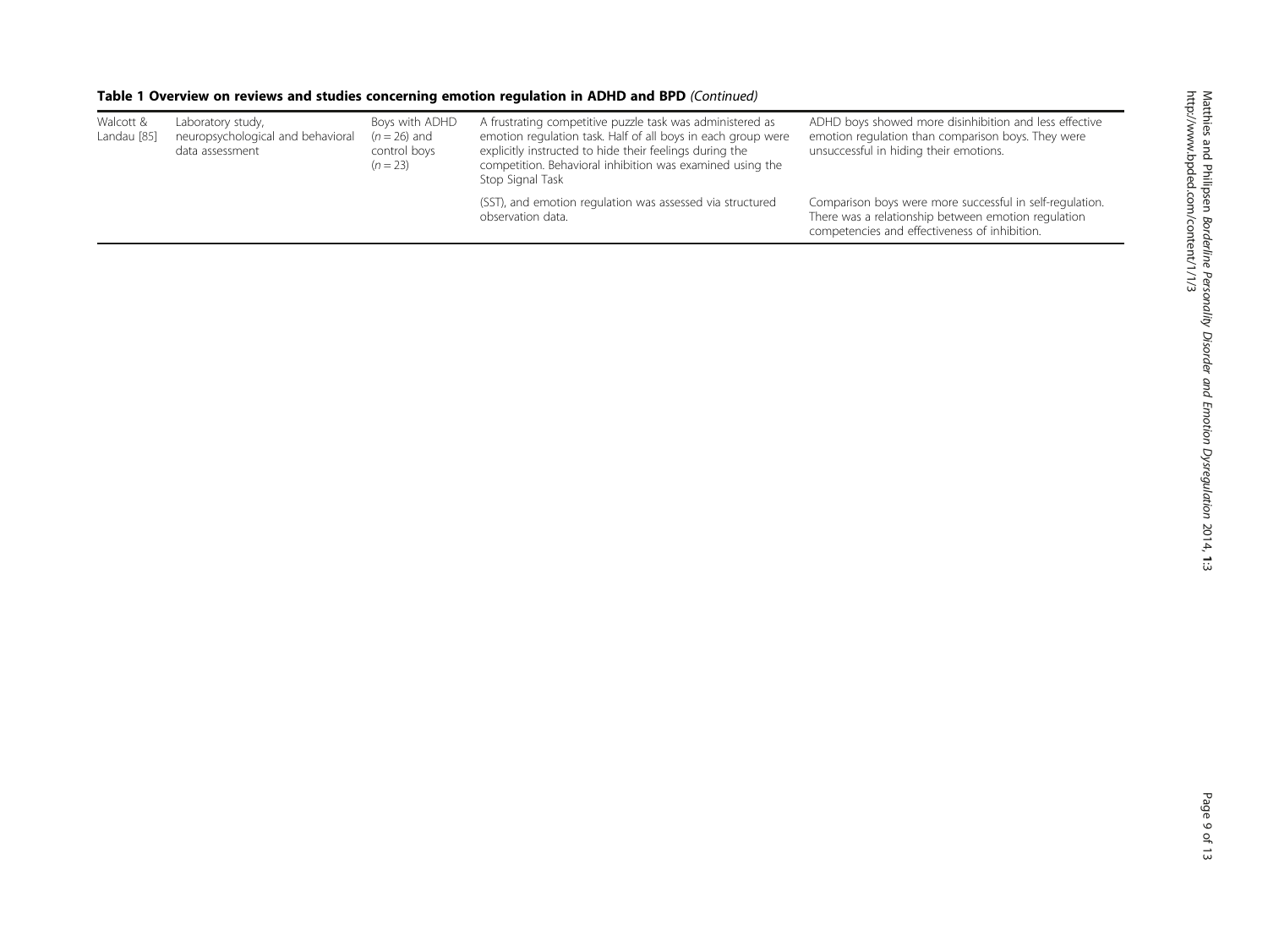- <span id="page-9-0"></span>– Pharmacological treatment of ADHD symptoms if their severity indicates a treatment and if psychotherapeutic approaches might be facilitated by treating ADHD conditioned impairments. Stimulants are the treatment of choice for adults with ADHD, with long-lasting, extended release formulations preferred to avoid rebound with the risk of enhancement of mood swings and dysfunctional behavior, and for protection against abuse [[91](#page-11-0)];
- Coaching on ADHD related therapy-interfering behaviors (e. g. shortage of patience and perseverance, tardiness, learning histories of failure with homework and self-organization, intolerance of frustrations, procrastination etc.);
- Individual psychotherapy and/or group therapy with the aim to improve behavioral, social and functional impairments; and
- Long-term follow-up to avoid early discontinuation and repeated disappointing experiences.

There has been little scientific research on systematic treatment approaches for comorbid patients suffering from BPD and ADHD, and more research in this area is needed.

### Conclusions

ADHD and BPD share some clinical features, particularly impulsivity and emotional instability. These disorders often co-occur. Patients with both diagnoses have more pronounced difficulties which are intertwined and often difficult to treat. In particular, impulsivity seems to be a severely impairing characteristic of patients suffering from both disorders. In BPD, impulsivity is primarily driven by affective and interpersonally sensitive aspects. In ADHD, deficits in attentional and cognitive processing account for behavior inhibition problems, referred to as impulsivity. Systematic treatment programs for patients with both ADHD and BPD are lacking, and there is a need for more research in this area. To stimulate research in the field of co-morbid ADHD and BPD we consider it important to further address the questions of gene-environment interactions, vulnerability to emotional neglect and abuse, and to broaden knowledge about temperament and the risk for traumatic experiences. Future research on impulsivity should include direct comparisons between ADHD, BPD and comorbid ADHD + BPD groups. The field of emotion regulation research in ADHD needs to be expanded to better understand interrelations between executive function deficits as well as (under-)stimulation and emotion regulation. The family interactions between parents and children with ADHD need to be considered from an emotion regulation perspective. Treatment options for comorbid patients suffering from ADHD and BPD should be developed and evaluated. Current knowledge emphasizes

that therapeutic approaches need to take both disorders into consideration. Moreover, therapeutic planning needs to carefully consider symptom domains and selection of therapeutic steps and their succession.

### Authors' contributions

SM carried out the literature research, reviewed the literature and drafted the manuscript. AP evaluated the literature review and read and improved the manuscript. Both authors read and approved the final manuscript.

### Competing interests

The authors declare that they have no competing interests.

Received: 7 July 2013 Accepted: 17 October 2013 Published: 10 April 2014

### References

- 1. Biederman J, Petty CR, Evans M, Small J, Faraone SV: How persistent is ADHD? A controlled 10-year follow-up study of boys with ADHD. Psychiatry Res 2010, 177:299–304.
- 2. Biederman J, Petty CR, Clarke A, Lomedico A, Faraone SV: Predictors of persistent ADHD: an 11-year follow-up study. J Psychiatr Res 2011, 45:150-155.
- 3. Faraone SV, Biederman J, Mick E: The age-dependent decline of attention deficit hyperactivity disorder: a meta-analysis of follow-up studies. Psychol Med 2006, 36:159–165.
- 4. Mannuzza S, Klein RG, Moulton JL III: Persistence of attention-deficit/ hyperactivity disorder into adulthood: what have we learned from the prospective follow-up studies? J Atten Disord 2003, 7:93–100.
- 5. Mick E, Byrne D, Fried R, Monuteaux M, Faraone SV, Biederman J: Predictors of ADHD persistence in girls at 5-year follow-up. J Atten Disord 2011, 15:183–192.
- 6. Spencer TJ, Biederman J, Mick E: Attention-deficit/hyperactivity disorder: diagnosis, lifespan, comorbidities, and neurobiology. J Pediatr Psychol 2007, 32:631–642.
- 7. Davids E, Gastpar M: Attention deficit hyperactivity disorder and borderline personality disorder. Prog Neuropsychopharmacol Biol Psychiatry 2005, 29:865–877.
- 8. Wender PH, Reimherr FW, Wood DR: Attention deficit disorder ('Minimal Brain Dysfunction') in adults: a replication study of diagnosis and drug treatment. Arch Gen Psychiatry 1981, 38:449-456.
- 9. Barkley RA, Murphy KR: Deficient emotional self-regulation in adults with attention-deficit/hyperactivity disorder (ADHD): the relative contributions of emotional impulsiveness and ADHD symptoms to adaptive impairments in major life activities. J ADHD Relat Disord 2010, 1:5–28.
- 10. Corbisiero S, Stieglitz RD, Retz W, Rosler M: Is emotional dysregulation part of the psychopathology of ADHD in adults? Atten Defic Hyperact Disord 2013, 5:83–92.
- 11. Surman CB, Biederman J, Spencer T, Yorks D, Miller CA, Petty CR, Faraone SV: Deficient emotional self-regulation and adult attention deficit hyperactivity disorder: a family risk analysis. Am J Psychiatry 2011, 168:617-623.
- 12. Lampe K, Konrad K, Kroener S, Fast K, Kunert HJ, Herpertz SC: Neuropsychological and behavioural disinhibition in adult ADHD compared to borderline personality disorder. Psychol Med 2007, 37:1717–1729.
- 13. Sebastian A, Jacob G, Lieb K, Tuscher O: Impulsivity in borderline personality disorder: a matter of disturbed impulse control or a facet of emotional dysregulation? Curr Psychiatry Rep 2013, 15:339.
- 14. American Psychiatric Association: Diagnostic and Statistical Manual of Mental Disorders; 2013.
- 15. WHO: International classification of psychiatric disorders (ICD-10 Chapter V (F)). 2005th edition. Edited by Dilling H, Mombour W, Schmidt MH. Bern: Verlag Hans Huber; 2005.
- 16. Wender PH, Wolf LE, Wasserstein J: Adults with ADHD: an overview. Ann N Y Acad Sci 2001, 931:1–16.
- 17. Martel MM: Research review: a new perspective on attention-deficit/ hyperactivity disorder: emotion dysregulation and trait models. J Child Psychol Psychiatry 2009, 50:1042–1051.
- 18. Retz W, Stieglitz RD, Corbisiero S, Retz-Junginger P, Rosler M: Emotional dysregulation in adult ADHD: what is the empirical evidence? Expert Rev Neurother 2012, 12:1241–1251.
- 19. Sobanski E, Banaschewski T, Asherson P, Buitelaar J, Chen W, Franke B, Holtmann M, Krumm B, Sergeant J, Sonuga-Barke E, Stringaris A, Taylor E,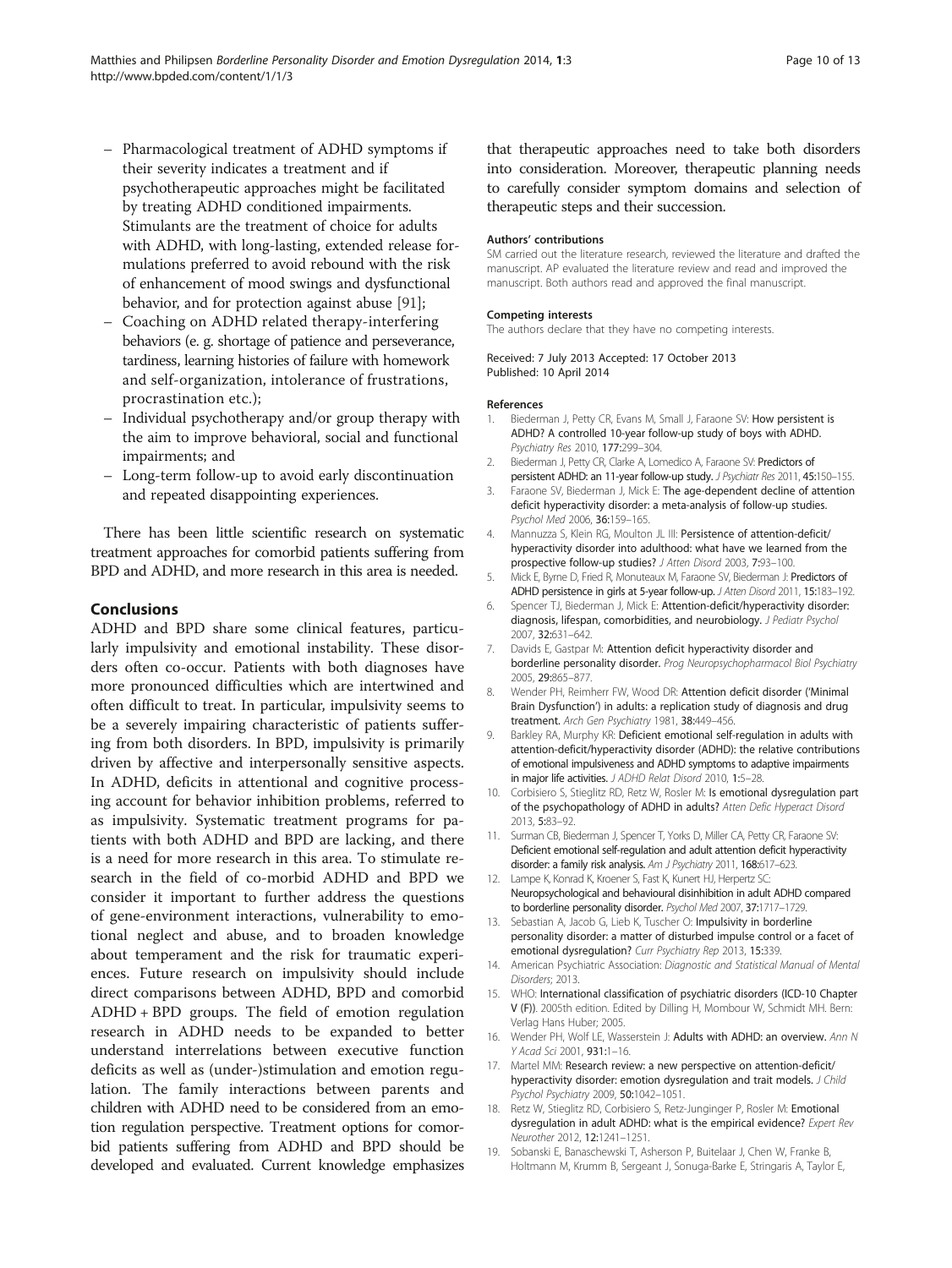<span id="page-10-0"></span>Anney R, Ebstein RP, Gill M, Miranda A, Mulas F, Oades RD, Roeyers H, Rothenberger A, Steinhausen HC, Faraone SV: Emotional lability in children and adolescents with attention deficit/hyperactivity disorder (ADHD): clinical correlates and familial prevalence. J Child Psychol Psychiatry 2010, 51:915–923.

- 20. Philipsen A: Differential diagnosis and comorbidity of attention-deficit/ hyperactivity disorder (ADHD) and borderline personality disorder (BPD) in adults. Eur Arch Psychiatry Clin Neurosci 2006, 256(Suppl 1):i42-i46.
- 21. Philipsen A, Feige B, Hesslinger B, Scheel C, Ebert D, Matthies S, Limberger MF, Kleindienst N, Bohus M, Lieb K: Borderline typical symptoms in adult patients with attention deficit/hyperactivity disorder. Atten Defic Hyperact Disord 2009, 1:11–18.
- 22. Wolff S, Stiglmayr C, Bretz HJ, Lammers CH, Auckenthaler A: Emotion identification and tension in female patients with borderline personality disorder. Br J Clin Psychol 2007, 46:347–360.
- 23. Murray ME: Minimal brain dysfunction and borderline personality adjustment. Am J Psychother 1979, 33:391-403.
- 24. Rey JM, Morris-Yates A, Singh M, Andrews G, Stewart GW: Continuities between psychiatric disorders in adolescents and personality disorders in young adults. Am J Psychiatry 1995, 152:895-900.
- 25. Fischer M, Barkley RA, Smallish L, Fletcher K: Young adult follow-up of hyperactive children: self-reported psychiatric disorders, comorbidity, and the role of childhood conduct problems and teen CD. J Abnorm Child Psychol 2002, 30:463–475.
- 26. Rasmussen P, Gillberg C: Natural outcome of ADHD with developmental coordination disorder at age 22 years: a controlled, longitudinal, communitybased study. J Am Acad Child Adolesc Psychiatry 2000, 39:1424–1431.
- 27. Miller CJ, Flory JD, Miller SR, Harty SC, Newcorn JH, Halperin JM: Childhood attention-deficit/hyperactivity disorder and the emergence of personality disorders in adolescence: a prospective follow-up study. J Clin Psychiatry 2008, 69:1477–1484.
- 28. Jacob CP, Romanos J, Dempfle A, Heine M, Windemuth-Kieselbach C, Kruse A, Reif A, Walitza S, Romanos M, Strobel A, Brocke B, Schäfer H, Schmidtke A, Böning J, Lesch KP: Co-morbidity of adult attention-deficit/hyperactivity disorder with focus on personality traits and related disorders in a tertiary referral center. Eur Arch Psychiatry Clin Neurosci 2007, 257:309-317.
- 29. Miller TW, Nigg JT, Faraone SV: Axis I and II comorbidity in adults with ADHD. J Abnorm Psychol 2007, 116:519–528.
- 30. Matthies S, Van Elst LT, Feige B, Fischer D, Scheel C, Krogmann E, Perlov E, Ebert D, Philipsen A: Severity of childhood attention-deficit hyperactivity disorder-a risk factor for personality disorders in adult life? J Pers Disord 2011, 25:101–114.
- 31. Cumyn L, French L, Hechtman L: Comorbidity in adults with attention-deficit hyperactivity disorder. Can J Psychiatry 2009, 54:673-683.
- 32. Rosler M, Retz W, Retz-Junginger P, Hengesch G, Schneider M, Supprian T, Schwitzgebel P, Pinhard K, Dovi-Akue N, Wender P, Thome J: Prevalence of attention deficit-/hyperactivity disorder (ADHD) and comorbid disorders in young male prison inmates. Eur Arch Psychiatry Clin Neurosci 2004, 254:365–371.
- 33. Rosler M, Retz W, Yaqoobi K, Burg E, Retz-Junginger P: Attention deficit/ hyperactivity disorder in female offenders: prevalence, psychiatric comorbidity and psychosocial implications. Eur Arch Psychiatry Clin Neurosci 2009, 259:98–105.
- 34. Westmoreland P, Gunter T, Loveless P, Allen J, Sieleni B, Black DW: Attention deficit hyperactivity disorder in men and women newly committed to prison: clinical characteristics, psychiatric comorbidity, and quality of life. Int J Offender Ther Comp Criminol 2010, 54:361–377.
- 35. Fossati A, Novella L, Donati D, Donini M, Maffei C: History of childhood attention deficit/hyperactivity disorder symptoms and borderline personality disorder: a controlled study. Compr Psychiatry 2002, 43:369–377.
- 36. Philipsen A, Limberger MF, Lieb K, Feige B, Kleindienst N, Ebner-Priemer U, Barth J, Schmahl C, Bohus M: Attention-deficit hyperactivity disorder as a potentially aggravating factor in borderline personality disorder. Br J Psychiatry 2008, 192:118–123.
- 37. Bernardi S, Faraone SV, Cortese S, Kerridge BT, Pallanti S, Wang S, Blanco C: The lifetime impact of attention deficit hyperactivity disorder: results from the National Epidemiologic Survey on Alcohol and Related Conditions (NESARC). Psychol Med 2012, 42:875–887.
- 38. Distel MA, Carlier A, Middeldorp CM, Derom CA, Lubke GH, Boomsma DI: Borderline personality traits and adult attention-deficit hyperactivity disorder symptoms: a genetic analysis of comorbidity. Am J Med Genet B Neuropsychiatr Genet 2011, 156B:817–825.
- 39. Lehn H, Derks EM, Hudziak JJ, Heutink P, van Beijsterveldt TC, Boomsma DI: Attention problems and attention-deficit/hyperactivity disorder in discordant and concordant monozygotic twins: evidence of environmental mediators. J Am Acad Child Adolesc Psychiatry 2007, 46:83-91.
- 40. Schwarze CE, Mobascher A, Pallasch B, Hoppe G, Kurz M, Hellhammer DH, Lieb K: Prenatal adversity: a risk factor in borderline personality disorder? Psychol Med 2013, 43:1279–1291.
- 41. Pagura J, Stein MB, Bolton JM, Cox BJ, Grant B, Sareen J: Comorbidity of borderline personality disorder and posttraumatic stress disorder in the U.S. population. J Psychiatr Res 2010, 44:1190-1198.
- 42. Ball JS, Links PS: Borderline personality disorder and childhood trauma: evidence for a causal relationship. Curr Psychiatry Rep 2009, 11:63–68.
- 43. Biederman J, Petty C, Spencer TJ, Woodworth KY, Bhide P, Zhu J, Faraone SV: Is ADHD a risk for posttraumatic stress disorder (PTSD)? Results from a large longitudinal study of referred children with and without ADHD. World J Biol Psychiatry 2013, 15:49-55
- 44. Rucklidge JJ, Brown DL, Crawford S, Kaplan BJ: Retrospective reports of childhood trauma in adults with ADHD. J Atten Disord 2006, 9:631–641.
- 45. Johnston C, Mash EJ, Miller N, Ninowski JE: Parenting in adults with attention-deficit/hyperactivity disorder (ADHD). Clin Psychol Rev 2012, 32:215–228.
- 46. Burke JD, Stepp SD: Adolescent disruptive behavior and borderline personality disorder symptoms in young adult men. J Abnorm Child Psychol 2012, 40:35–44.
- 47. Stepp SD, Burke JD, Hipwell AE, Loeber R: Trajectories of attention deficit hyperactivity disorder and oppositional defiant disorder symptoms as precursors of borderline personality disorder symptoms in adolescent girls. J Abnorm Child Psychol 2012, 40:7-20.
- 48. van Dijk F, Lappenschaar M, Kan C, Verkes RJ, Buitelaar J: Lifespan attention deficit/hyperactivity disorder and borderline personality disorder symptoms in female patients: a latent class approach. Psychiatry Res 2011, 190:327–334.
- 49. van Dijk FE, Lappenschaar M, Kan CC, Verkes RJ, Buitelaar JK: Symptomatic overlap between attention-deficit/hyperactivity disorder and borderline personality disorder in women: the role of temperament and character traits. Compr Psychiatry 2012, 53:39-47.
- 50. Chamberlain SR, Sahakian BJ: The neuropsychiatry of impulsivity. Curr Opin Psychiatry 2007, 20:255–261.
- 51. Dickman SJ: Functional and dysfunctional impulsivity: personality and cognitive correlates. J Pers Soc Psychol 1990, 58:95-102.
- 52. Evenden JL: Varieties of impulsivity. Psychopharmacol (Berl) 1999, 146:348–361.
- 53. Moeller FG, Barratt ES, Dougherty DM, Schmitz JM, Swann AC: Psychiatric aspects of impulsivity. Am J Psychiatry 2001, 158:1783-1793.
- 54. Barkley RA: Behavioral inhibition, sustained attention, and executive functions: constructing a unifying theory of ADHD. Psychol Bull 1997, 121:65–94.
- 55. Alderson RM, Rapport MD, Kofler MJ: Attention-deficit/hyperactivity disorder and behavioral inhibition: a meta-analytic review of the stop-signal paradigm. J Abnorm Child Psychol 2007, 35:745–758.
- 56. Nigg JT, Silk KR, Stavro G, Miller T: Disinhibition and borderline personality disorder. Dev Psychopathol 2005, 17:1129–1149.
- 57. Rentrop M, Backenstrass M, Jaentsch B, Kaiser S, Roth A, Unger J, Weisbrod M, Renneberg B: Response inhibition in borderline personality disorder: performance in a Go/Nogo task. Psychopathology 2008, 41:50-57
- 58. de Bruijn ER, Grootens KP, Verkes RJ, Buchholz V, Hummelen JW, Hulstijn W: Neural correlates of impulsive responding in borderline personality disorder: ERP evidence for reduced action monitoring. J Psychiatr Res 2006, 40:428–437.
- 59. Swirsky-Sacchetti T, Gorton G, Samuel S, Sobel R, Genetta-Wadley A, Burleigh B: Neuropsychological function in borderline personality disorder. J Clin Psychol 1993, 49:385–396.
- 60. Domes G, Winter B, Schnell K, Vohs K, Fast K, Herpertz SC: The influence of emotions on inhibitory functioning in borderline personality disorder. Psychol Med 2006, 36:1163–1172.
- 61. Volker KA, Spitzer C, Limberg A, Grabe HJ, Freyberger HJ, Barnow S: Executive dysfunctions in female patients with borderline personality disorder with regard to impulsiveness and depression. Psychother Psychosom Med Psychol 2009, 59:264–272.
- 62. Jacob GA, Gutz L, Bader K, Lieb K, Tuscher O, Stahl C: Impulsivity in borderline personality disorder: impairment in self-report measures, but not behavioral inhibition. Psychopathology 2010, 43:180-188.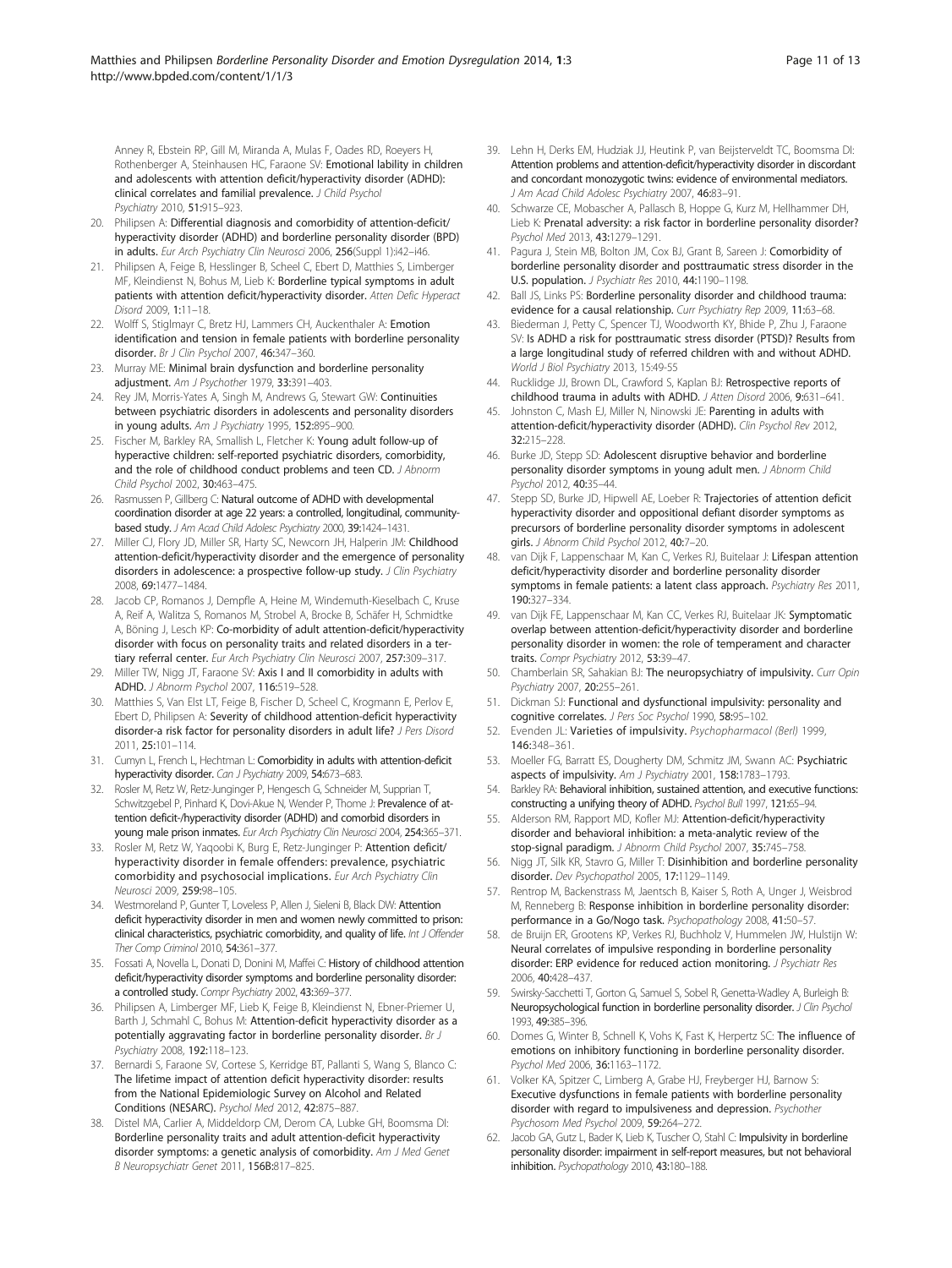- <span id="page-11-0"></span>J Pers Disord 2010, 24:812–822. 64. Speranza M, Revah-Levy A, Cortese S, Falissard B, Pham-Scottez A, Corcos M: ADHD in adolescents with borderline personality disorder. BMC Psychiatry 2011, 11:158.
- 65. Krause-Utz A, Sobanski E, Alm B, Valerius G, Kleindienst N, Bohus M, Schmahl C: Impulsivity in relation to stress in patients with borderline personality disorder with and without co-occurring attention-deficit/hyperactivity disorder: an exploratory study. J Nerv Ment Dis 2013, 201:116-123.
- 66. Sonuga-Barke EJS: Causal models of attention-deficit/hyperactivity disorder: from common simple deficits to multiple developmental pathways. Biol Psychiatry 2005, 57:1231–1238.
- 67. Carpenter RW, Trull TJ: Components of emotion dysregulation in borderline personality disorder: a review. Curr Psychiatry Rep 2013, 15:335.
- 68. Baer RA, Sauer SE: Relationships between depressive rumination, anger rumination, and borderline personality features. Personal Disord 2011, 2:142–150.
- 69. Rosenthal MZ, Cheavens JS, Lejuez CW, Lynch TR: Thought suppression mediates the relationship between negative affect and borderline personality disorder symptoms. Behav Res Ther 2005, 43:1173–1185.
- 70. Klonsky ED: The functions of deliberate self-injury: a review of the evidence. Clin Psychol Rev 2007, 27:226–239.
- 71. Silbersweig D, Clarkin JF, Goldstein M, Kernberg OF, Tuescher O, Levy KN, Brendel G, Pan H, Beutel M, Pavony MT, Epstein J, Lenzenweger MF, Thomas KM, Posner MI, Stern E: Failure of frontolimbic inhibitory function in the context of negative emotion in borderline personality disorder. Am J Psychiatry 2007, 164:1832–1841.
- 72. Yen S, Zlotnick C, Costello E: Affect regulation in women with borderline personality disorder traits. J Nerv Ment Dis 2002, 190:693-696.
- 73. Crowell SE, Beauchaine TP, Linehan MM: A biosocial developmental model of borderline personality: elaborating and extending Linehan's theory. Psychol Bull 2009, 135:495–510.
- 74. Nica EI, Links PS: Affective instability in borderline personality disorder: experience sampling findings. Curr Psychiatry Rep 2009, 11:74–81.
- 75. Leyro TM, Zvolensky MJ, Bernstein A: Distress tolerance and psychopathological symptoms and disorders: a review of the empirical literature among adults. Psychol Bull 2010, 136:576–600.
- 76. Coifman KG, Berenson KR, Rafaeli E, Downey G: From negative to positive and back again: polarized affective and relational experience in borderline personality disorder. J Abnorm Psychol 2012, 121:668–679.
- 77. Carlson EA, Egeland B, Sroufe LA: A prospective investigation of the development of borderline personality symptoms. Dev Psychopathol 2009, 21:1311–1334.
- 78. Arntz A, Appels C, Sieswerda S: Hypervigilance in borderline disorder: a test with the emotional Stroop paradigm. J Pers Disord 2000, 14:366-373.
- 79. Sieswerda S, Arntz A, Mertens I, Vertommen S: Hypervigilance in patients with borderline personality disorder: specificity, automaticity, and predictors. Behav Res Ther 2007, 45:1011–1024.
- 80. Domes G, Schulze L, Herpertz SC: Emotion recognition in borderline personality disorder-a review of the literature. J Pers Disord 2009, 23:6-19.
- 81. Marx I, Domes G, Havenstein C, Berger C, Schulze L, Herpertz SC: Enhanced emotional interference on working memory performance in adults with ADHD. World J Biol Psychiatry 2011, 12(Suppl 1):70–75.
- 82. Berger A, Kofman O, Livneh U, Henik A: Multidisciplinary perspectives on attention and the development of self-regulation. Prog Neurobiol 2007, 82:256–286.
- 83. Bresner T, Moussa W, Reschke K: Emotionsregulation von Erwachsenen mit Aufmerksamkeitsdefizit-/Hyperaktivitätsstörung (ADHS). Shaker: Aachen; 2009.
- 84. Desman C, Schneider A, Ziegler-Kirbach E, Petermann F, Mohr B, Hampel P: Behavioural inhibition and emotion regulation among boys with ADHD during a go-/nogo-task. Prax Kinderpsychol Kinderpsychiatr 2006, 55:328-349.
- 85. Walcott CM, Landau S: The relation between disinhibition and emotion regulation in boys with attention deficit hyperactivity disorder. J Clin Child Adolesc Psychol 2004, 33:772–782.
- 86. Sjöwall D, Roth L, Lindqvist S, Thorell LB: Multiple deficits in ADHD: executive dysfunction, delay aversion, reaction time variability, and emotional deficits. J Child Psychol Psychiatry 2013, 54:619-627.
- 87. Musser ED, Backs RW, Schmitt CF, Ablow JC, Measelle JR, Nigg JT: Emotion regulation via the autonomic nervous system in children

with attention-deficit/hyperactivity disorder (ADHD). J Abnorm Child Psychol 2011, 39:841–852.

- 88. Rash JA, Aguirre-Camacho A: Attention-deficit hyperactivity disorder and cardiac vagal control: a systematic review. Atten Defic Hyperact Disord 2012, 4:167–177.
- 89. Ebert D, Krause J, Roth-Sackenheim C: ADHD in adulthood-guidelines based on expert consensus with DGPPN support. Nervenarzt 2003, 74:939–946.
- 90. National Institutes of Health Consensus Development Conference Statement: diagnosis and treatment of attention-deficit/hyperactivity disorder (ADHD). J Am Acad Child Adolesc Psychiatry 2000, 39:182-193.
- 91. Kooij SJ, Bejerot S, Blackwell A, Caci H, Casas-Brugue M, Carpentier PJ, Edvinsson D, Fayyad J, Foeken K, Fitzgerald M, Gaillac V, Ginsberg Y, Henry C, Krause J, Lensing MB, Manor I, Niederhofer H, Nunes-Filipe C, Ohlmeier MD, Oswald P, Pallanti S, Pehlivanidis A, Ramos-Quiroga JA, Rastam M, Ryffel-Rawak D, Stes S, Asherson P: European consensus statement on diagnosis and treatment of adult ADHD: the European network adult ADHD. BMC Psychiatry 2010, 10:67.
- Koesters M, Becker T, Kilian R, Fegert JM, Weinmann S: Limits of meta-analysis: methylphenidate in the treatment of adult attention-deficit hyperactivity disorder. J Psychopharmacol 2009, 23:733–744.
- 93. Hooberman D, Stern TA: Treatment of attention deficit and borderline personality disorders with psychostimulants: case report. J Clin Psychiatry 1984, 45:441–442.
- 94. van Reekum R, Links PS: N of 1 study: methylphenidate in a patient with borderline personality disorder and attention deficit hyperactivity disorder. Can J Psychiatry 1994, 39:186-187.
- 95. Golubchik P, Sever J, Zalsman G, Weizman A: Methylphenidate in the treatment of female adolescents with cooccurrence of attention deficit/ hyperactivity disorder and borderline personality disorder: a preliminary open-label trial. Int Clin Psychopharmacol 2008, 23:228–231.
- 96. Durell TM, Adler LA, Williams DW, Deldar A, McGough JJ, Glaser PE, Rubin RL, Pigott TA, Sarkis EH, Fox BK: Atomoxetine treatment of attention-deficit/ hyperactivity disorder in young adults with assessment of functional outcomes: a randomized, double-blind, placebo-controlled clinical trial. J Clin Psychopharmacol 2013, 33:45–54.
- 97. Ghanizadeh A, Freeman RD, Berk M: Efficacy and adverse effects of venlafaxine in children and adolescents with ADHD: a systematic review of non-controlled and controlled trials. Rev Recent Clin Trials 2013, 8:2–8.
- 98. Maneeton N, Maneeton B, Srisurapanont M, Martin SD: Bupropion for adults with attention-deficit hyperactivity disorder: meta-analysis of randomized, placebo-controlled trials. Psychiatry Clin Neurosci 2011, 65:611-617.
- 99. Schuppert HM, Timmerman ME, Bloo J, van Gemert TG, Wiersema HM, Minderaa RB, Emmelkamp PM, Nauta MH: Emotion regulation training for adolescents with borderline personality disorder traits: a randomized controlled trial. J Am Acad Child Adolesc Psychiatry 2012, 51:1314–1323.
- 100. Carter GL, Willcox CH, Lewin TJ, Conrad AM, Bendit N: Hunter DBT project: randomized controlled trial of dialectical behaviour therapy in women with borderline personality disorder. Aust N Z J Psychiatry 2010, 44:162-173.
- 101. Linehan MM, Armstrong HE, Suarez A, Allmon D, Heard HL: Cognitive-behavioral treatment of chronically parasuicidal borderline patients. Arch Gen Psychiatry 1991, 48:1060–1064.
- 102. Linehan MM, Comtois KA, Murray AM, Brown MZ, Gallop RJ, Heard HL, Korslund KE, Tutek DA, Reynolds SK, Lindenboim N: Two-year randomized controlled trial and follow-up of dialectical behavior therapy vs therapy by experts for suicidal behaviors and borderline personality disorder. Arch Gen Psychiatry 2006, 63:757–766.
- 103. McMain SF, Links PS, Gnam WH, Guimond T, Cardish RJ, Korman L, Streiner DL: A randomized trial of dialectical behavior therapy versus general psychiatric management for borderline personality disorder. Am J Psychiatry 2009, 166:1365–1374.
- 104. van den Bosch LM, Koeter MW, Stijnen T, Verheul R, Van den BW: Sustained efficacy of dialectical behaviour therapy for borderline personality disorder. Behav Res Ther 2005, 43:1231–1241.
- 105. Stoffers JM, Vollm BA, Rucker G, Timmer A, Huband N, Lieb K: Psychological therapies for people with borderline personality disorder. Cochrane Database Syst Rev 2012, 8:CD005652.
- 106. Knouse LE, Cooper-Vince C, Sprich S, Safren SA: Recent developments in the psychosocial treatment of adult ADHD. Expert Rev Neurother 2008, 8:1537–1548.
- 107. Knouse LE, Safren SA: Current status of cognitive behavioral therapy for adult attention-deficit hyperactivity disorder. Psychiatr Clin North Am 2010, 33:497–509.